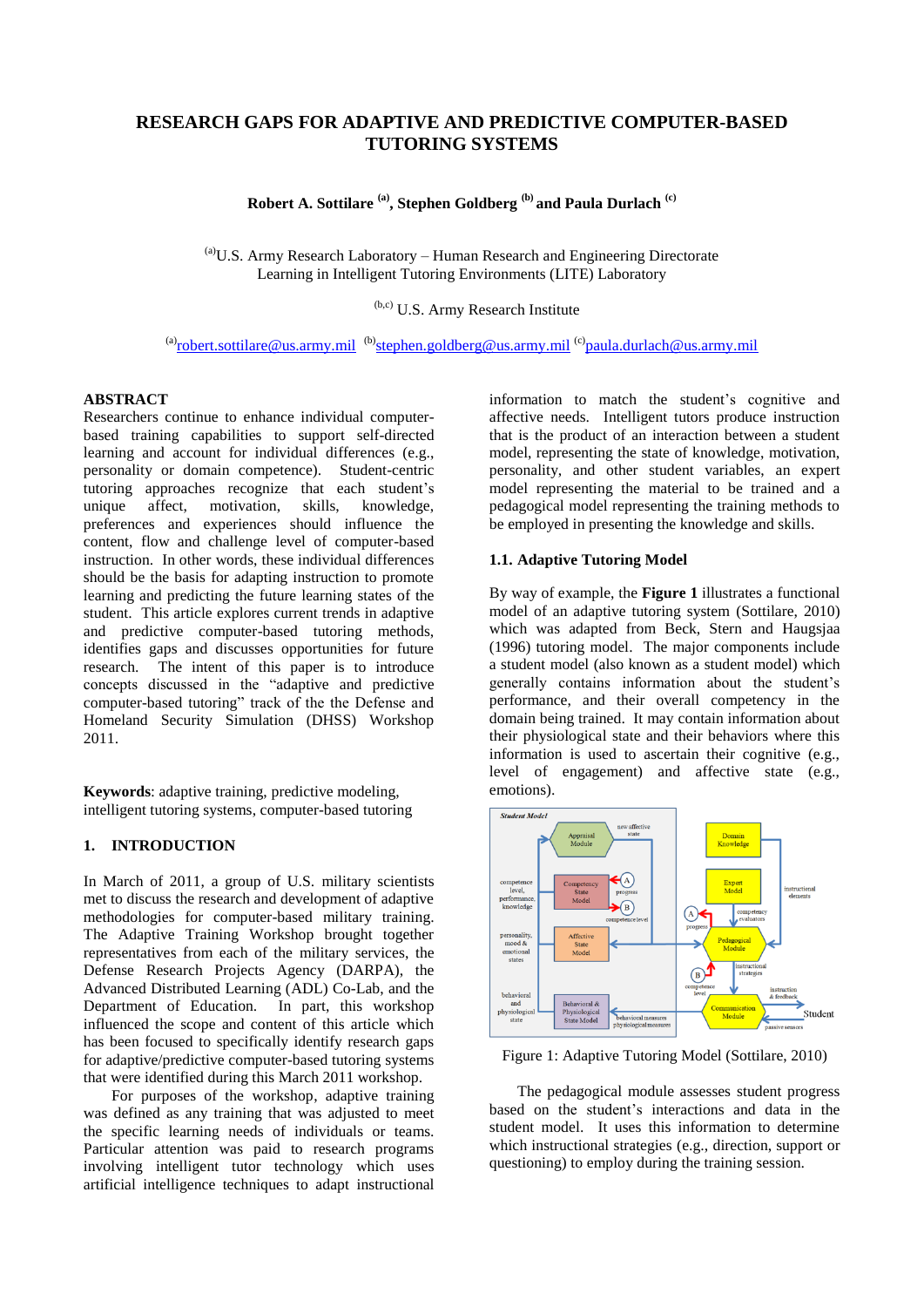The expert model is used to measure the progress of the student in the learning domain defined by the domain knowledge. The domain knowledge also defines challenge levels, options for feedback and content presentation.

The communication module is the student interface and includes mechanisms (e.g., visual displays, speakers or haptic devices for touch) to present instruction and feedback to the student. It may also include sensor input for physiological and behavioral measures to assess the cognitive and affective state of the student.

#### **1.2. Tutor Adaptability**

Similar to adaptive training, we defined adaptive tutoring "the ability of any computer-based tutor to adjust to meet the specific learning needs of individuals or teams." Student model data allows for the assessment of the student's cognitive (e.g., motivation, comprehension, level of engagement) and affective states (e.g., mood, emotions) by the tutor and is a basis for the tutor to adapt to the student by choosing appropriate instructional strategies. The effectiveness of the tutor's instructional decisions (or strategies) is limited by the tutoring system's ability to accurately classify the student's state. While human tutors generally perform this function with some difficulty, computer-based tutors can use machine learning classifiers and other techniques to evaluate real-time and historical data to interpret the student's current state and adapt the training content, flow and feedback to match. The student data might include, but is not limited to performance, behavioral and physiological sensor data, demographic data, personality profiles, mood surveys and student-system interaction (e.g., graphical user interface selections like check-boxes).

#### **1.3. Tutor Predictive Accuracy**

Adaptive tutoring indicates that the tutor assesses and reacts as needed. It would be useful for the tutor to be able to assess and predict future states so the tutor could be proactive and head off any negative aspects of the training. For example, the flow of training could be adapted to include interruptions to refocus engagement and reduce training time.

The inclusion of real-time data over the course of a training scenario allows for the prediction of future states and thereby makes the tutor predictive rather than reactive. Ideally, computer-based tutors would be able to fully perceive student behaviors and interpret physiological measures through unobtrusive sensing methods to predict the student's cognitive and affective states. Predicting the student's state is a necessary first step in selecting optimal instructional strategies (e.g., scaffolding for developing students).

[Figure 2](#page-1-0) illustrates a generic state transition model that might be utilized to examine localized trends and "dead reckon" future states. In the figure, the slope of the predictive vector (shown as an arrow) represents the strength of the trend from State A to State B. A state transition zone can vary in width from a single line (immediate transition shown by blue arrow) to an established position in the new state as shown by the red arrow.



<span id="page-1-0"></span>Research thrusts needed to realize a fully adaptive and predictive tutoring system are reviewed below with particular focus on student modeling, authoring and expert modeling, and instructional strategy selection.

# **2. CHALLENGES IN ADAPTIVE/PREDICTIVE TUTORING**

#### **2.1. Student Modeling**

Student models are often referred to interchangeably as student models, user models or trainee models. In order to make appropriate decisions about instructional content, flow, challenge level and feedback to the student, the tutor must first construct a sufficient student model. Ideally, this model would include everything the tutor needs to know about the student to guide the student through the learning experience, but some "tutoring systems" do not explicitly contain a student model. Those tutors that do have student models generally focus on student knowledge and performance to support instructional decisions.

It seems intuitive that having a student model would result in better instructional decisions than not having one, but having a student model isn't sufficient to ensure superior learning since you still must have an effective instructional strategy, intervention or pedagogical technique. In a truly "intelligent" tutoring system (ITS), the student model has to accurately reflect the state of the student and the instructional strategy (e.g., feedback, reflection, pumping, questioning, supporting) must be appropriate to the situation and the student's state to optimize learning.

There are two major challenges (and many questions) in deciding what needs to be in the student model: identifying what information is relevant to instructional decisions; and collecting that information unobtrusively so as not to interfere with the learning process (Sottilare and Proctor, 2011). Outstanding questions include: What inputs, processes and outputs are critical for student models to support adaptive/predictive training applications? Do student models adequately address individual differences?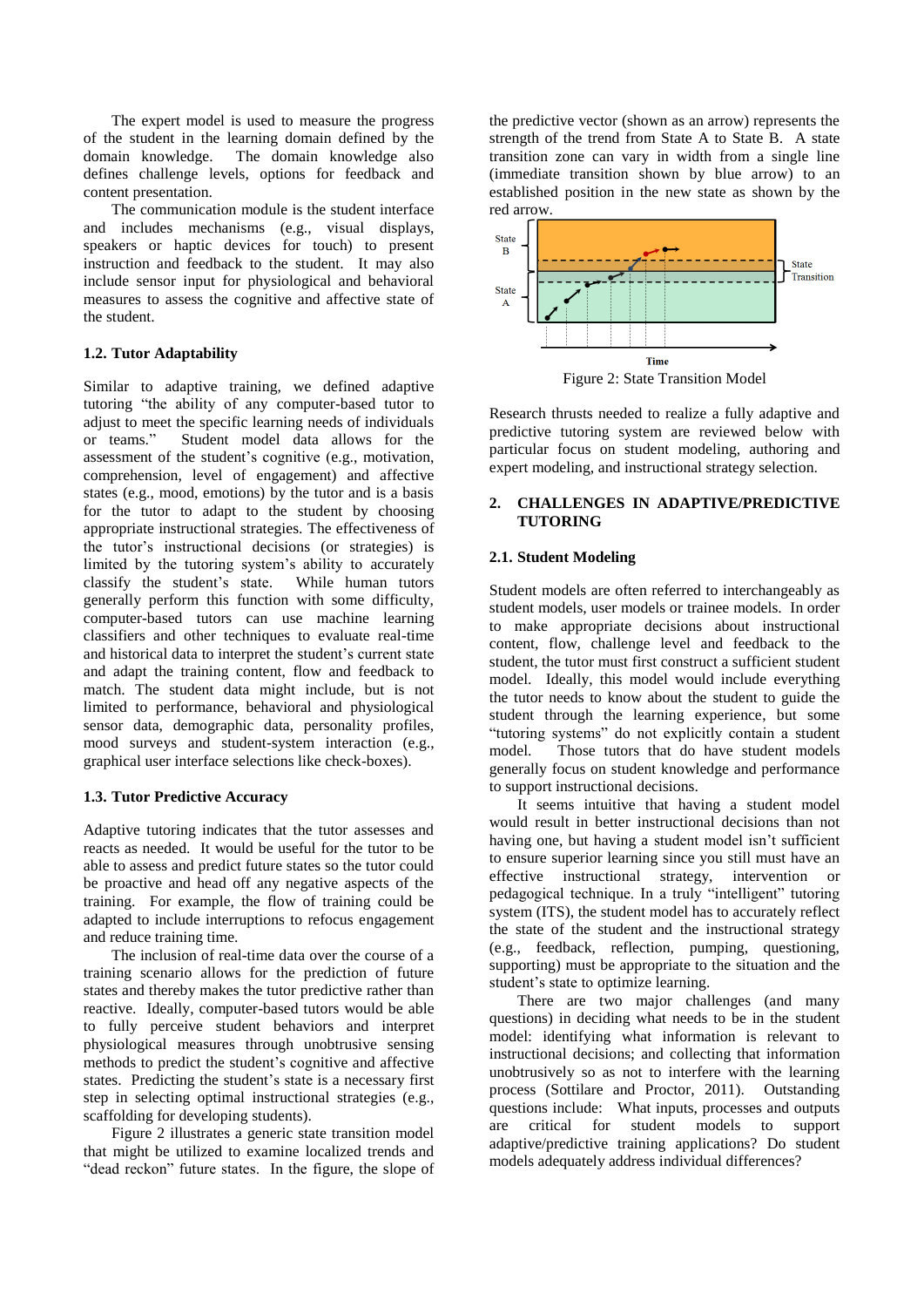So what types of data are included in student models today? Currently, data models include both unprocessed and processed (or derived) data sets. Unprocessed data could include self-reported data like demographics, opinions and survey information, but could also include raw physiological or behavioral data from sensors (e.g., cameras, recording devices). Derived data sets include student states (e.g., competence-level, cognitive state, affective state).

Student models may not be necessary for training simple, drill and practice type tasks, but as the type of task becomes more complex or ill-defined then the value of the student model should take on more importance.

Another consideration in student modeling is the notion of static and dynamic data types. For our purposes, we define "static" data as student data that remains unchanged for the life of the training event and includes, but is not limited to personality data (e.g., openness). "Dynamic" data changes during training and includes, but is not limited to performance measures.

Other factors are referred to as macro/micro or global/local parameters. For example, local adaptation includes actions that are based on recent student events (e.g., selected response "B" and the correct answer is "C") and an intervention might be chosen based on this small sample of performance. A more global approach focused on static personality data leaves little room for prediction or adaptation during training. Hybrid models take global variables into account when initializing strategies and adapt/change through local variables. We need both.

Social interaction data (e.g., trust, communication) may be more important for training on tasks that require more than the knowledge and skills of the individual student (e.g., team training). Individual attributes like as cooperation, adaptability, openness/friendliness and situational awareness might have significant value in obtaining objectives and in assessing team performance as part of a collective student model.

 Finally, the literature seems to agree on the importance of accounting for knowledge and competence in instructional design and delivery, and so they are important to student modeling. However, the influence of other factors (e.g., ethics/values, technology acceptance) on the learning effectiveness of tutors remains an open question.

## **2.2. Authoring Tools and Expert Modeling**

A grand challenge in the development, usability and efficacy of computer-based tutors is the ease with which tutors can be configured configuring tutors to support different training domains and populations. Today, computer-based tutoring systems are generally handcrafted products with little standardization, interoperability or reusability. Authoring tools are needed to support the development of training content and expert models by domain experts with little

programming skills. Interoperability standards would go a long way toward making the modularity and reuse of tutor components (model structures, communication protocols and scenario content) easy to produce, modify and maintain.

The development of expert models remains a key cost in developing tutoring systems. Expert models represent ideal student performance to which actual student performance is compared. Expert models are typically painstakingly developed through observation of subject matter experts performing specific tasks.

Some of the questions driving research in the area of expert modeling include: How does the state of knowledge of expertise in some domains differ from others? How do we describe and formalize expertise in general? How do we articulate learning objectives in such a way that they support development of expert models?

Finally, "expert model" may be a misleading term. It may really be a journeyman model with standards defined so that students complete the training when they obtain sufficient competency to get the job done, but not at an expert level. An expert model is really a model of what is correct. The student's performance is compared to correct performance.

There was a discussion over whether or not an expert model should be computational or not. A position was put forth that for domains that are stable the effort to develop a computational model should be expended. For less stable tasks were there maybe multiple ways to accomplish the task or adaptive behaviors are appropriate it is hard to articulate what expertise is and therefore very difficult to model quantitatively.

#### **2.3. Instructional Strategy Selection**

A key research task in developing computer-based tutors that can select appropriate instructional strategies is too observe, assess and model the behaviors of experts. In other words, build an expert model for instructing that is adapted not only for the student, but also for the learning context. This task analysis is complicated by the fact that many teachers broadcast information to many students and it is difficult to sort out what behaviors make a difference in individual learning.

Major functions for the instructor are diagnosis, remediation, prescription, demonstration, feedback, motivational support, attention orienting, and questioning. One of the most difficult tasks for a computer-based tutor is to understand what the student knows, assess options to correct deficiencies and then pick the optimal strategy. For example, feedback has to be at the right level of understanding to be useful to the student.

The instructor model is considered by many to be the long pole in the computer-based tutoring tent. Another challenge is that diagnosis doesn't work well without a good student model. Providing all of the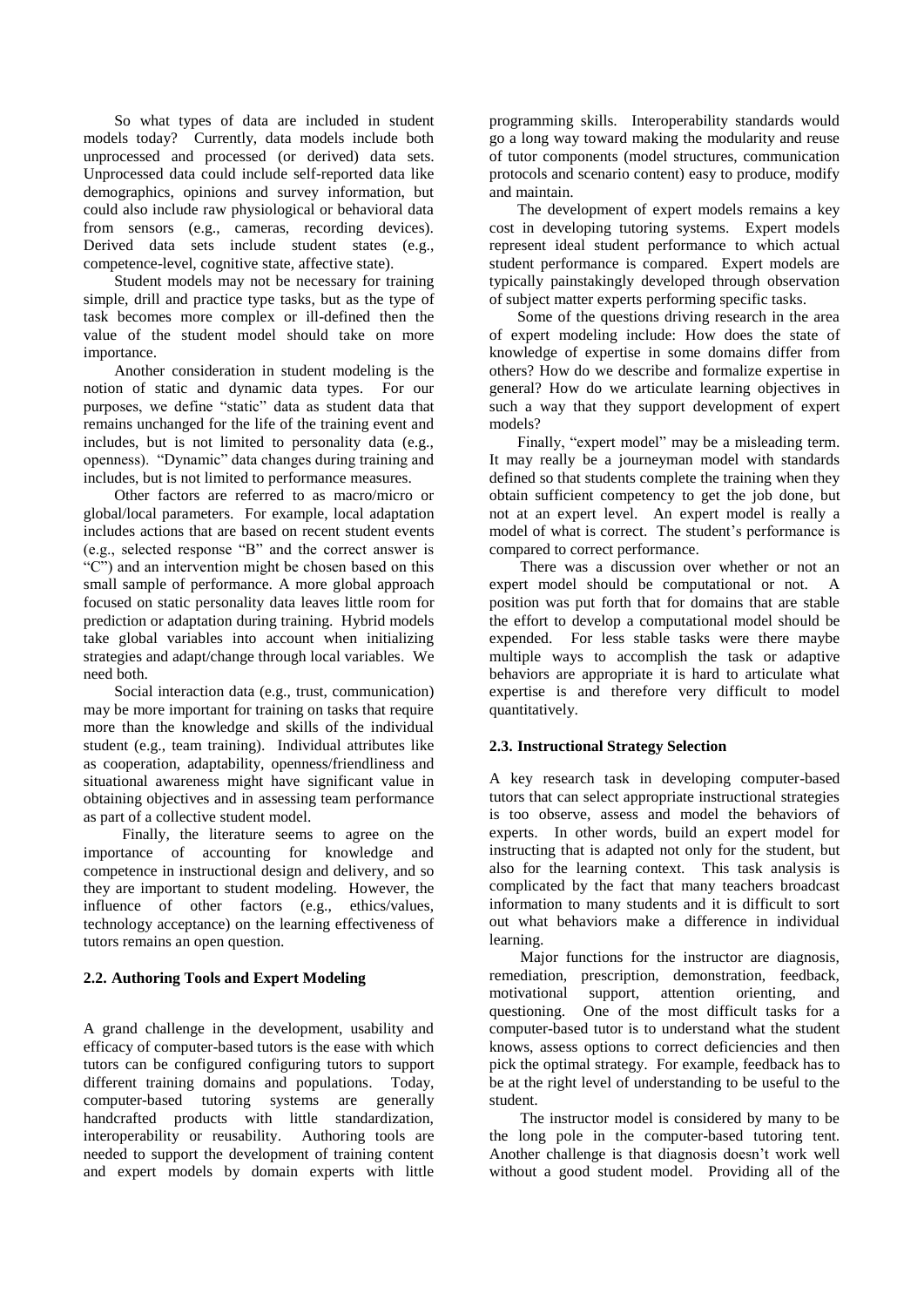pedagogical approaches that are needed is very difficult using the current artificial intelligence techniques. A question is often raised about whether the computerbased tutors should replace teachers or whether we should be developing methods for providing decision support aids to teachers in the near term. The authors view the intended use of tutoring technologies as supportive of training tasks in environments where human tutors are either unavailable or impractical.

#### **3. DISCUSSION**

#### **3.1. Assessing Computer-based Team Tutor Performance**

What should be the basis for assessing the maturity and effectiveness of computer-based team tutoring technologies? Sottilare and Gilbert (2011) identified several factors that should be considered in this assessment: adaptability, perception, accuracy, instructional strategy selection, interoperability and most importantly, learning effect.

Adaptability of the tutor is the capability to understand the student's learning needs and change the content, flow and interaction (e.g., feedback, questioning) prior to and during instruction to meet those learning needs. Adaptability is the result of perception, accurate assessment of student state and optimized instructional strategies.

Perception, in this context, is the ability of the computer-based tutor to sense and understand the student's physiological and behavioral data to populate the student model. Today, the gold-standard for perception is the human tutor who uses behavioral cues to interpret the student's state. This is more art and less science since cues can be misinterpreted. Good human tutors use multiple cues and the student's performance to assess the "readiness to learn".

"Readiness to learn" is a multidimensional state defined here to be the student's level of engagement, their motivation, their understanding of prerequisite skills and their affective state (e.g., personality factors, mood and emotions). Computer-based tutors have the potential to integrate additional sensor information (e.g., physiological data including heart rate, neurological data and respiration rate) beyond the capabilities of human tutors. The limiting factors in maximizing the perceptive powers of computer-based tutors lies in their abilities to sense student behaviors and physiological data unobtrusively, and then use that data to accurately model the student's state.

Computer-based tutoring systems use a variety of methods to evaluate student data and accurately determine student state (e.g., cognitive and affective). Machine learning classifiers are extensively used to assess state and include, but are not limited to rulebased classifiers, Bayesian networks, decision trees and regression algorithms. It is generally accepted that improvements to state classification will result in higher

probability of selecting an appropriate and more effective instructional strategy.

Examples of instructional strategies include scaffolding, modeling, cooperative learning and prior knowledge activation (Cooper, 1993). Scaffolding places heavy emphasis on support early in learning and gradually less support as the student's competence grows (Cooper, 1993). In modeling, the tutor demonstrates specific concepts and skills for the learner<br>(Bandura, 1986). Finally, cooperative learning Finally, cooperative learning leverages the experience of peers to engage with learners to improve their knowledge and understanding of instructional content (Wells, 1990).

The accessibility of instructional content is enhanced by the interoperability of the tutor. The easier it is to link computer-based tutors to instructional media, the more useful and accessible that tutor will be. Recently, instructional developers (Thomas and Young, 2009) have adapted tutor interfaces to accept what has traditionally been entertainment content (e.g., computer games) to enhance the engagement level of students resulting in "serious games" or games for training.

The bottom line for any tutor (human or instructional technology) is its positive influence on learning or effect size. Bloom (1984) described a twosigma  $(2\sigma)$  difference between a learner's achievements in a classroom environment vs. a learner's achievement with a one-on-one tutor. Kulik (1994) analyzed 97 research studies on tutors and found that most tutoring systems have an average difference (or "effect size") of  $0.32\sigma$ . This low compared to expected larger effect sizes  $(>2.0\sigma)$ .

# **3.2. Conclusions**

While computer-based tutoring had been around for some time, there is little evidence of their use in military training. This is likely in part due to the absence of authoring tools to make tutors easy to develop and maintain without the need for technical experts.

Tutors for the most part have been developed for structured (well-defined) knowledge domains such as algebra, physics and trouble shooting. Tutors for illdefined domains that require decision making in the face of complex, and confusing situations are a significant challenge given the maturity of tutoring technology today.

Competence and state of knowledge are the key elements in student models. The student model can also take into account more local time sensitive information like attention. Other potential components of student models need to have their contributions investigated further. The richer the student model the finer grained the tutoring objects can be and the more accurate the assignment of instructional strategies.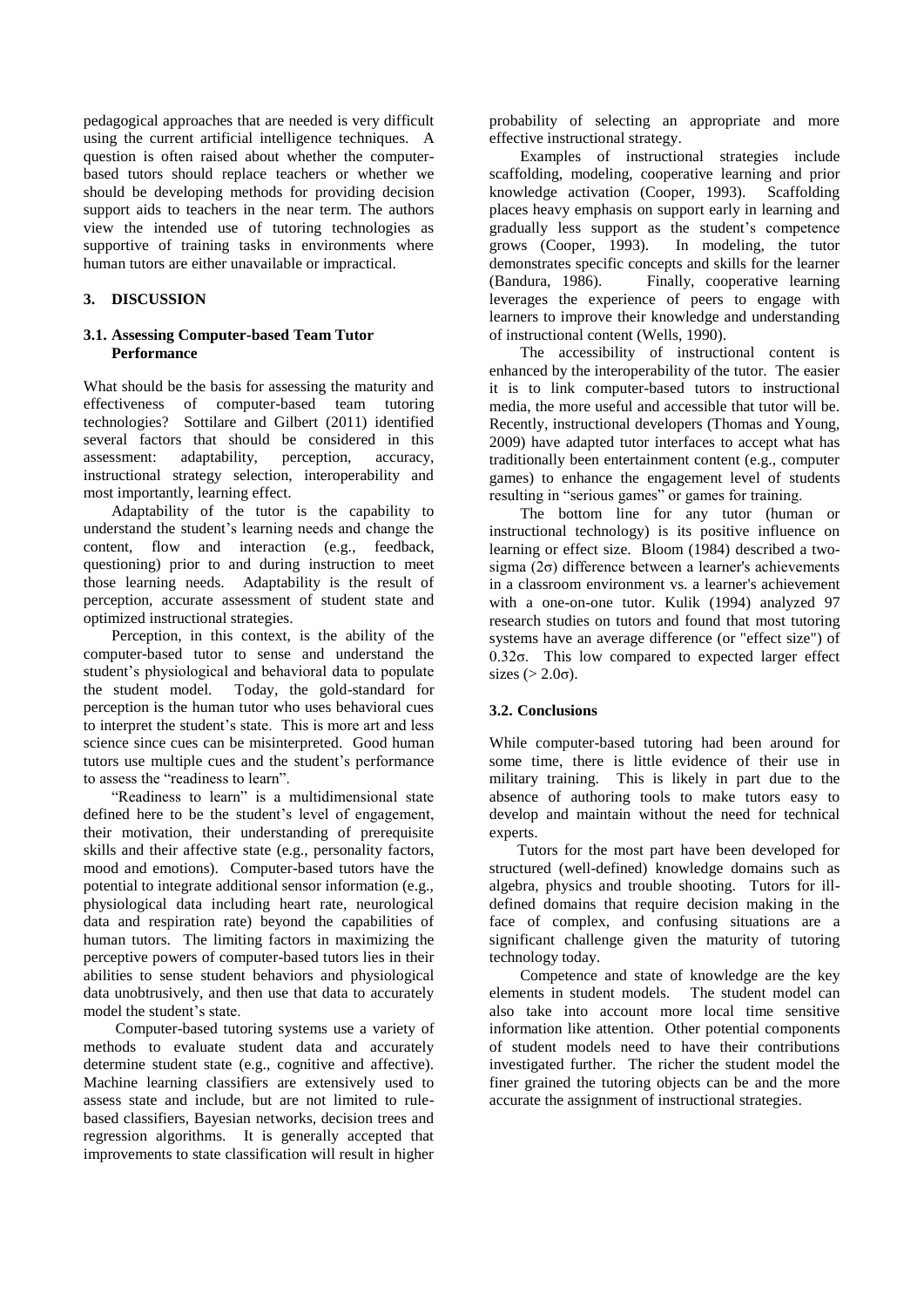#### **3.3. Recommendations for Future Research**

Pedagogy was seen as a major hurdle that needed further research, since there were very few firm guidelines on the relationship between student performance diagnosis and the ensuing instructional method.

It makes sense that the more the tutor knows about the student, the more effective its pedagogical decisions will be. The student model in today's tutors is insufficient to account for individual differences (e.g., personality), which include states (e.g., motivation, engagement) and traits (e.g., preferences). The influence of individual differences is in many cases unknown and requires additional research. An expanded student model needs to be developed based on empirical evidence to define the influence of individual differences.

Another recommended area for research is accelerated learning and retention. While the effect of computer-based tutoring technologies on learning is still not well understood, their ability to accelerate learning is even less clear.

Retention continues to lag behind learning research due to issues with retaining participants over a series of experiments, but "it does little good to attain a higher level of competence quickly if it leads to poorer knowledge and skill retention" (Andrews & Fitzgerald, 2010).

Finally, five instructional strategy research topics that would benefit from additional investment are analysis, diagnosis, prescription, mental model mismatch (misconceptions) and demonstration.

## **REFERENCES**

- Andrews, D. and Fitzgerald, P. (2010). Accelerating learning of competence and increasing long-term learning retention. In Proceedings of the *International Training and Education Conference* (ITEC), London, UK, 18-20 May 2010.
- Bandura, A. (1986). Psychological modeling: Conflicting theories. Chicago, IL: Aldine-Atherton.
- Beck, J., Stern, M., and Haugsjaa, E. (1996) Applications of AI in Education, *ACM Crossroads* 3(1), 11-15.
- Bloom, Benjamin S. (1984) The 2-sigma problem: The search for methods of group instruction as effective as one-to-one tutoring, Educational Researcher 13: 4-16.
- Clark, R. (2002). Learning outcomes: The bottom line. *Communication Education, 51(4), 396-404.*
- Cooper, J.D. (1993). Literacy: Helping children construct meaning (2nd ed.). Boston, MA: Houghton Mifflin.
- Kulik, J. A. (1994). Meta-Analytic studies of findings on computer-based instruction. In E. L. Baker and H. F. O'Neil (Eds.), Technology Assessment in Education and Training (pp. 9-33). Hillsdale, NJ: Lawrence Erlbaum Associates.
- Sottilare, R. (2010). Toward the Development of an Intelligent Tutoring System for Distributed Team Training through Passive Sensing. In V. Aleven, J. Kay, & J. Mostow (Eds.), Proceedings of the 10th International Conference on Intelligent Tutoring Systems (ITS '10), LNCS (Vol. 6095, pp. 411- 413). Berlin: Springer.
- Sottilare, R. and Gilbert, S. (2011). Considerations for tutoring, cognitive modeling, authoring and interaction design in serious games. *Authoring Simulation and Game-based Intelligent Tutoring workshop at the Artificial Intelligence in Education Conference (AIED) 2011*, Auckland, New Zealand, June 2011.
- Sottilare, R. & Proctor, M. (*in press*). Passively Classifying Student Mood and Performance within Intelligent Tutors. *Journal of Educational Technology.*
- Thomas, J. and Young, R. M. (2009). Dynamic Guidance in Digital Games: Using an Extensible Plan-Based Representation of Exploratory Games to Model Student Knowledge and Guide Discovery Learning. In Working Notes of the Intelligent Educational Games Workshop at the International Conference on Artificial Intelligence and Education (AIED 09), Brighton, UK, July, 2009.
- Wells, G. (1990). Creating the conditions to encourage literate thinking. Educational Leadership, 47(6), 13-17.

## **AUTHORS BIOGRAPHIES**

**Dr. Robert A. Sottilare** is the Associate Director for Science & Technology within the U.S. Army Research Laboratory - Human Research and Engineering Directorate (ARL-HRED). Dr. Sottilare has over 25 years of experience as both a U.S. Army and Navy training and simulation researcher, engineer and program manager. He leads the international program for ARL's Simulation and Training Technology Center (STTC) and participates in training technology panels within both The Technical Cooperation Program (TTCP) and the North Atlantic Treaty Organization (NATO). He has a patent for a high resolution, head mounted projection display (U.S. Patent 7,525,735) and his recent publications have appeared in the Educational Technology Journal, the Journal for Defense Modeling and Simulation, the NATO Human Factors and Medicine Panel's workshop on Human Dimensions in Embedded Virtual Simulation and the Intelligent Tutoring Systems Conference 2010. Dr. Sottilare is a graduate of the Advanced Program Managers Course at the Defense Systems Management College at Ft. Belvoir, Virginia and his doctorate in modeling & simulation is from the University of Central Florida. The focus of his current research program is in machine learning, student modeling and the application of artificial intelligence tools and methods to adaptive training environments. Dr. Sottilare oversees the